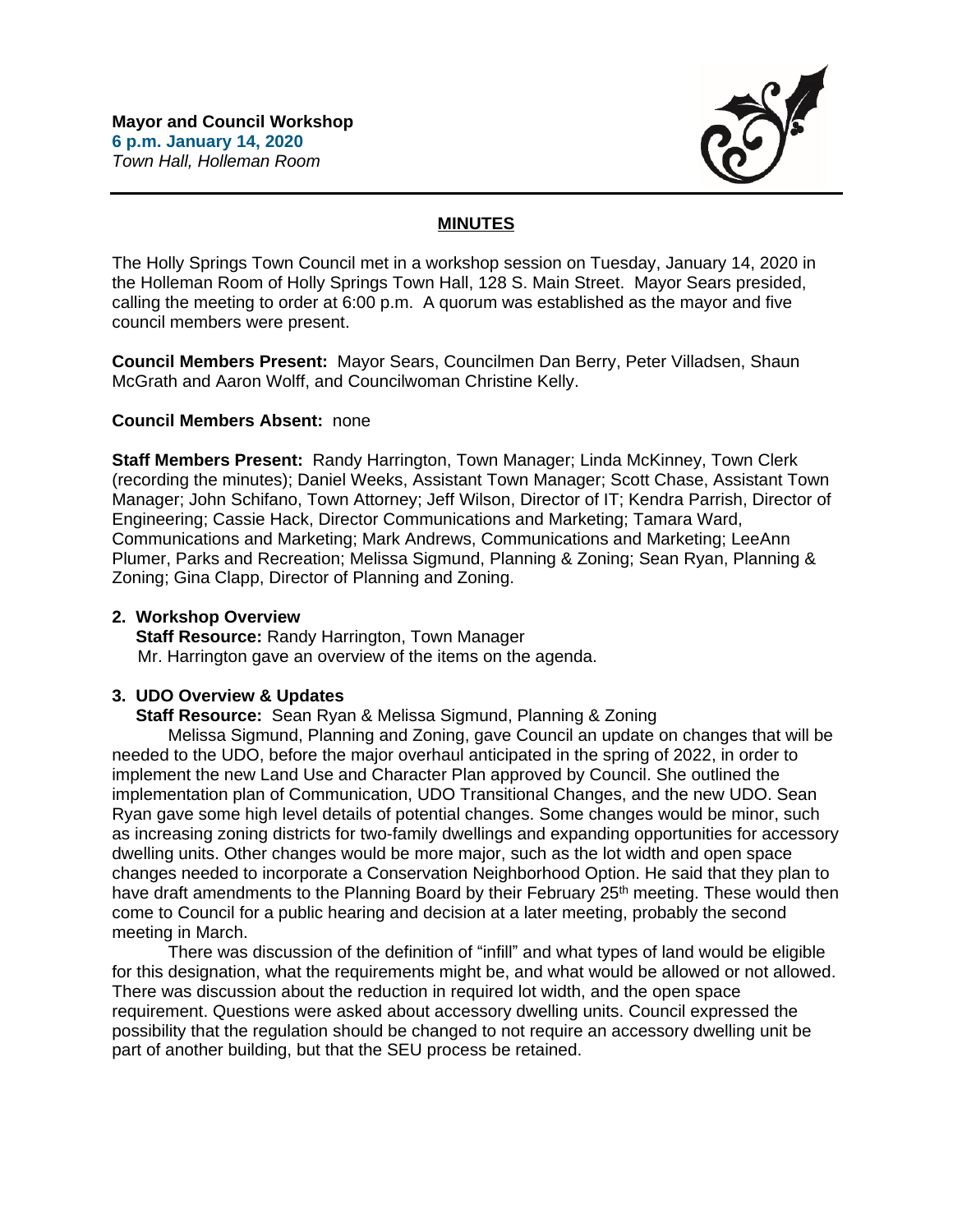### **4. Village Gate Development Agreement**

 **Staff Resource:** Kendra Parrish, Engineering; John Schifano, Town Attorney

Kendra Parrish, Director of Engineering, reviewed the proposed rezoning for the Village Gate project that was presented to Council at their January  $7<sup>th</sup>$  meeting. She showed how it would fit in to the Future Land Use Plan. She reviewed the five areas identified by Council at their January 7th meeting as needing further review and conversation: Pedestrian connections, transportation improvements, sewer improvements, residential/non-residential mix, and workforce housing. She then updated Council on the progress of discussions with the developer on each of the five issues. Sean Ryan, Planning & Zoning gave a more detailed overview of workforce housing in Wake County, and what the offered 15% reduction in fair market rent would accomplish.

Council asked about crosswalk connections, the costs of the greenway extension, and rights of way. Questions were also asked about the actual cost of fee waivers for the workforce housing units, and discussion was held regarding what direction the Town wants to take in regards to housing options.

#### **5. Communications and Marketing Forecast**

 **Staff Resource:** Cassie Hack, Communication & Marketing

Cassie Hack, Director of Communications & Marketing, introduced the Communications and Marketing team and described their evolving role in the Town. She outlined how they worked with all town departments to keep residents informed. She showed the statistics for how staff is reaching people through the various social media platforms. Next she talked about plans for an updated web site and an intranet for town employees. She showed a mock-up of what the new web page will look like. She outlined some strategic areas of communication, including crisis communication, communication of transportation impacts, parks and recreation, and updates on the activities of the Governing Body. She discussed unifying the "brand" for Holly Springs. In other digital communications, she discussed moving to a .gov extension for safety, public trust, branding, and security. She introduced some ideas to further increase community engagement such as using collaborative software like publicinput.com, opening a Citizens Academy, and using town-wide community satisfaction surveys.

### **6. Information Technology Update**

**Staff Resource:** Jeff Wilson, Information Technology

Jeff Wilson, Director of Information Technology, said that a security assessment was performed in July and August of 2019. The Town is in a good place, due to having been proactive in the past, but cyber security is an ongoing process that requires constant vigilance. He outlined at a high level what areas were tested, and what staff is doing to put the Town in an even better position to avoid cyber security issues. The emphasis is on security and redundancy.

#### **7. Open discussion**:

Randy Harrington said that he will be out for the first workshop on February  $11<sup>th</sup>$ . He also said that the town is having more conversations on active shooter trainings. He proposed doing a session in February with the Council in the Chamber, followed by additional training with staff in various areas.

He said that he has heard that the Go-Cary transit will not start in February, but there will be an update, perhaps in a Friday briefing.

Also there is an update in the historic area downtown, relating to the Pack House. Gina Clapp, Planning & Zoning said that The Cotton House people have been looking at the Pack House, but had concerns about the structural integrity of the house. Staff is concerned that the only African American History district could be compromised. Staff talked to staff from the State